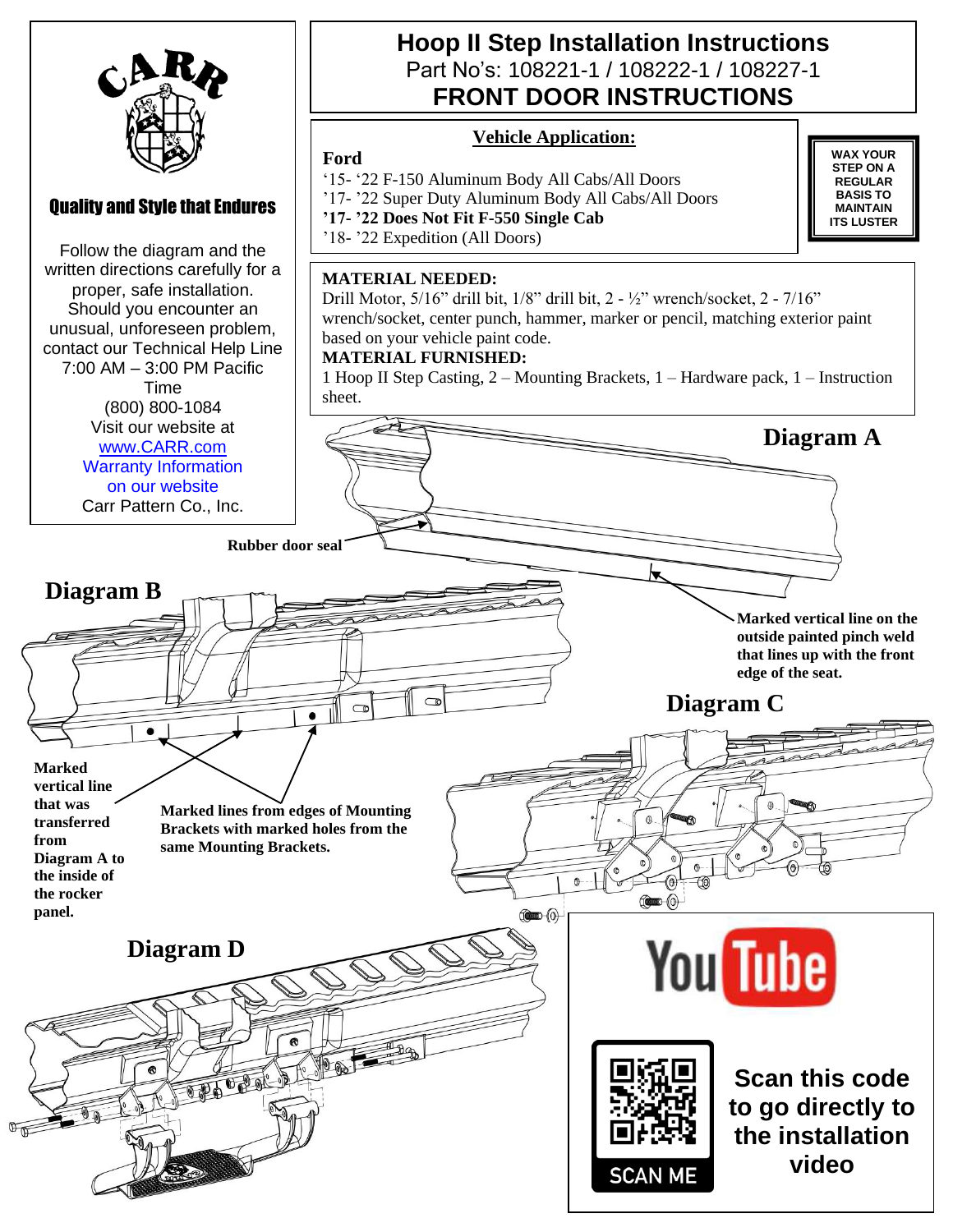

# **Hoop II Step Installation Instructions**  Part No's: 108221-1 / 108222-1 / 108227-1 **FRONT DOOR INSTRUCTIONS**



Approximate installation time for one step – 45 minutes!

#### **WARNING!**

- ✓ Do not over tighten nuts and bolts as damage to the castings and/or stripping of the threads could result.
- FOR SAFE AND PROPER USAGE OF THIS PRODUCT, THE MOUNTING INSTRUCTIONS MUST BE FOLLOWED CAREFULLY AND COMPLETELY.
- The manufacturer and distributor of this product are in no way responsible for the consumer's failure to adhere to the warnings and directions of these instructions in the event of damage to the consumer's vehicle, other properties and/or personal injury.



# **Scan this code to go directly to the installation video**

- 1. NOTE: All diagrams shown are viewed from the driver side front door. Open your front door. For the proper position of the step, the front edge of the seat while in normal driving position should be in line with the center of the step. For personal preference or to avoid any obstruction underneath body metal, step can be moved left or right.
- 2. Take a marker or pencil and mark a vertical line that lines up with the front edge of the seat on the pinch weld area of your vehicle. See DIAGRAM A.
- 3. Assemble the Mounting Brackets to the Step Casting as shown in DIAGRAM D. Hand tighten the hardware only.
- 4. When positioning the step against the body metal, be sure to avoid all bumps and screws to make sure that the step assembly is against a flat surface.
- 5. With both Mounting Brackets hand-tightened on the Step Casting, place the entire assembly against the inside of the rocker panel of the vehicle. Line up the center of the step with the center vertical marked line. (Be sure to avoid any bumps or obstructions on body metal.)
- 6. While holding the entire assembly in place, take a pencil or marker and mark all four outside edges of the Mounting Brackets as shown in DIAGRAM B.
- 7. Remove the Mounting Brackets from the Step Casting.
- 8. Place the Mounting Brackets back against the body metal between the marked lines. Use the holes in the Mounting Brackets to mark the holes on the body metal as shown in DIAGRAM B.
- 9. Center punch the marked hole.
- 10. Take a 1/8" drill bit and drill out the centered punched holes.
- 11. Drill out the 1/8" hole with the 5/16" drill bit.
- 12. After drilling, make sure that all burrs are removed.
- 13. Take your matching exterior paint and totally paint drilled holes to seal the aluminum metal. Allow paint to dry before proceeding to the next step.
- 14. Take the 5/16" hardware that is provided and securely tighten both Mounting Brackets to the vehicle. See DIAGRAM C.
- 15. Place the Step Casting inside each Mounting Bracket and use the ¼" hardware provided and securely tighten each Mounting Bracket to the Step Casting. See DIAGRAM D.
- 16. Take a 1/8" drill bit and drill two more holes through the top holes that are located on each Mounting Bracket through the Wedge Washers into the body metal. (NOTE: These holes may need to be drilled at an angle on the rear doors.)
- 17. Take your matching exterior paint and totally paint drilled holes to seal the aluminum metal. Allow paint to dry before proceeding to the next step.
- 18. Take the sheet metal screws provided and securely tighten. See DIAGRAM C.
- 19. Repeat these steps for the passenger front door. Your step is now ready to use!

# **Carr Pattern Co., Inc. Warranty Policy**

**Finishes:** Limited Lifetime **Structural Warranty:** Limited Lifetime

- 
- 
- 
- 
- a. All warranties start from consumer's date of purchase.<br>b. A new product will be sent out immediately to replace a warranty claim.<br>C. The above guidelines apply only to the Original Purchaser.<br>Warranty Limitations:<br>A Ori b. Warranty coverage does not extend to damage caused by: collision, fire, theft, freezing, vandalism, riot, explosion or object striking the product, or misuse of the product and/or the vehicle on
- which the product is being installed.<br>c. Warranty coverage does not extend to damage caused by: airborne fallout (chemicals, tree sap, etc.), stones, hail, earthquake, water or flood, windstorm, lightning, the application
- sealants subsequent to manufacture. d. Warranty coverage does not extend to damages caused by: normal wear and tear, abuse, modification or improper installation of the product.
- e. Warranty coverage does not extend to any economic loss or extra expense including (without limitation), payment for the loss of time or pay, inconvenience, storage, loss of vehicle use, vehicle rental expense, equipment rental expense, lodging, meals, or other travel costs. **Other Terms:**

This warranty gives you specific legal rights and you may also have other rights that vary from state to state. CARR does not authorize any person to create for it any other obligation or liability in<br>connection with its p THIS WRITTEN WARRANTY.\*

\*Some states do not allow limitations on how long an implied warranty will last or the exclusion or limitation of incidental or consequential damages, so that above limitations or exclusions may not

apply to you.<br>Guarantee: Every attempt has been made to manufacture and distribute the finest quality products available. Our manufactured products are guaranteed to be free of defects due to workmanship or<br>materials. Dist

**Warranty Conditions:**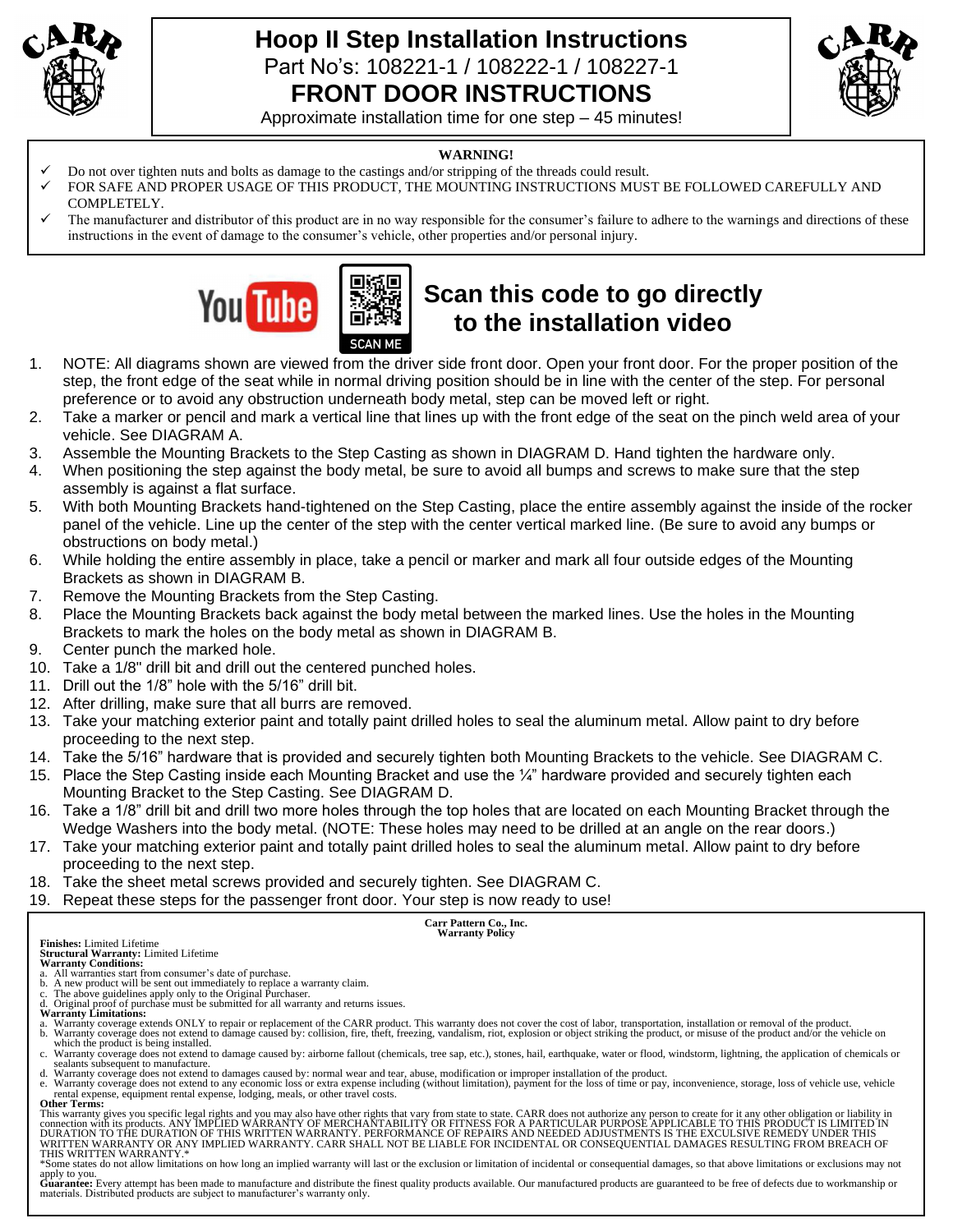

### Quality and Style that Endures

Follow the diagram and the written directions carefully for a proper, safe installation. Should you encounter an unusual, unforeseen problem, contact our Technical Help Line 7:00 AM – 3:00 PM Pacific Time (800) 800-1084 Visit our website at [www.CARR.com](http://www.carr.com/) Carr Pattern Co., Inc.

### **Hoop II Step Installation Instructions**  Part No's: 108221-1 / 108222-1 / 108227-1 **REAR DOOR INSTRUCTIONS**

### **Vehicle Application:**

### **Ford**

'15- '22 F-150 Aluminum Body All Cabs/All Doors

'17- '22 Super Duty Aluminum Body All Cabs/All Doors

'18- '22 Expedition (All Doors)

#### **MATERIAL NEEDED:**

Drill Motor, 5/16" drill bit, 1/8" drill bit, 2 - ½" wrench/socket, 2 - 7/16" wrench/socket, center punch, hammer, marker or pencil, matching exterior paint based on your vehicle paint code.

#### **MATERIAL FURNISHED:**

1 Hoop II Step Castings, 2 – Mounting Brackets, 1 – Hardware pack, 1 – Instruction sheet.

**Rubber door seal Diagram B Marked vertical line on the outside painted pinch weld that lines up with the front edge of the seat.**  $\sqrt{ }$ **Diagram C Marked vertical line that was Marked lines from edges of Mounting transferred Brackets with marked holes from the from same Mounting Brackets. Diagram A to the inside of the rocker panel. You** Tube **Diagram D** To the burney **Scan this code to go directly to the installation** 

**WAX YOUR STEP ON A REGULAR BASIS TO MAINTAIN ITS LUSTER**

**Diagram A**

**video**

**SCAN ME**